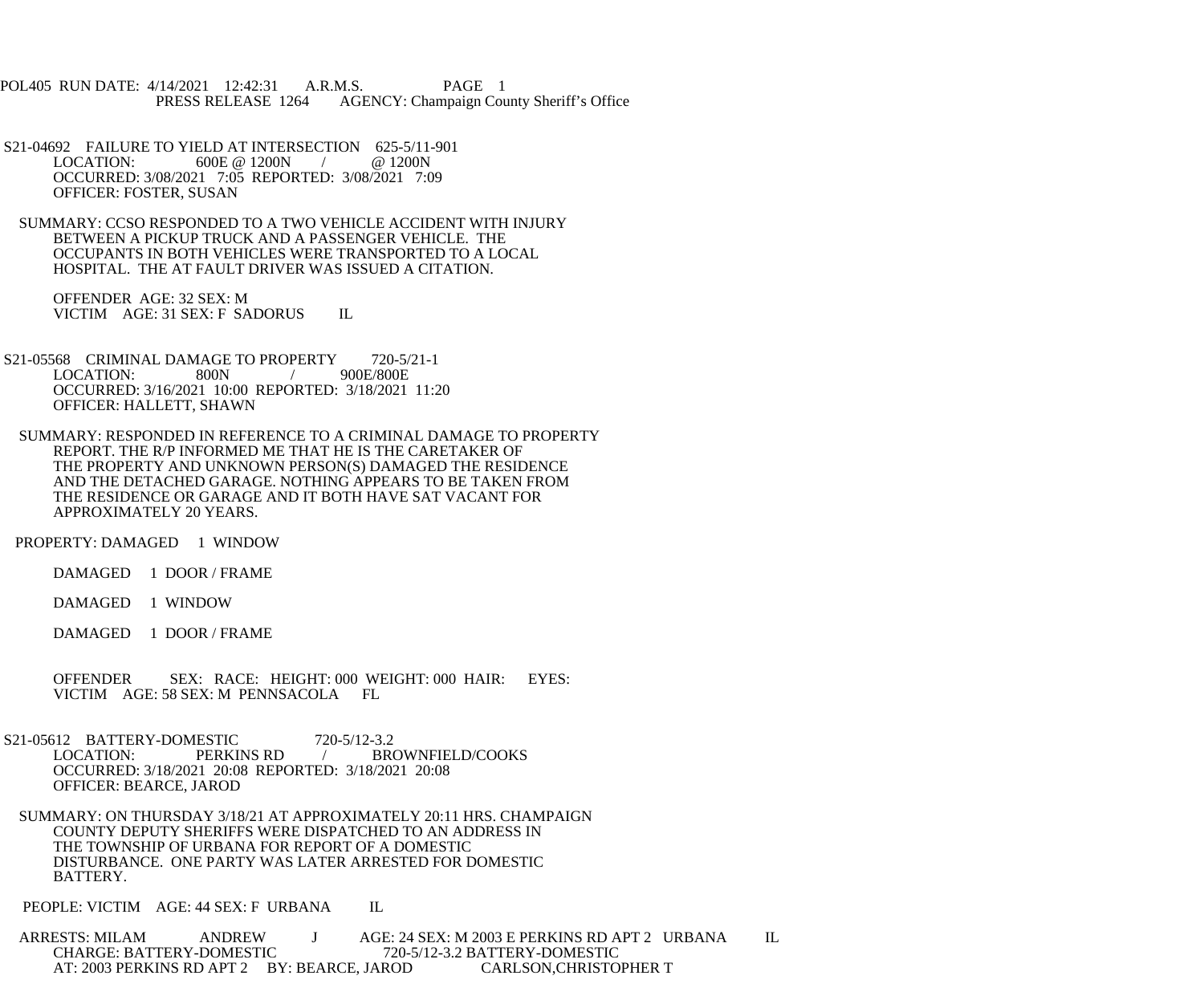POL405 RUN DATE: 4/14/2021 12:42:31 A.R.M.S. PAGE 2<br>PRESS RELEASE 1264 AGENCY: Champaign Cou AGENCY: Champaign County Sheriff's Office

- S21-05663 WARRANT-IN STATE FAILURE TO SIGNAL 625-5/11-804 LOCATION: 00 BLOCK OF NORTHWOOD CR URBANA TOWNSHIP OCCURRED: 3/19/2021 18:40 REPORTED: 3/19/2021 18:40 OFFICER: FLOYD,CODY L
- SUMMARY: ON 3/19/21 AT APPROXIMATELY 18:40 HOURS, A CHAMPAIGN COUNTY SHERIFF'S DEPUTY CONDUCTED A TRAFFIC STOP IN NORTHWOOD TRAILER PARK IN URBANA, ILLINOIS. THE DRIVER OF THE VEHICLE HAD A VALID WARRANT OUT OF WARREN COUNTY, ILLINOIS. A NOTICE TO APPEAR WAS ISSUED TO THE DRIVER AS WELL AS A WRITTEN WARNING FOR AN ILLINOIS VEHICLE CODE VIOLATION.
- PEOPLE: VICTIM SOCIETY-WARRANTS/RECOVERED PROPERTY OFFENDER AGE: 54 SEX: F

ARRESTS: BARRY SIQUIN THERESA M AGE: 54 SEX: F 1904 PATRICK HENRY CIR URBANA IL<br>CHARGE: WARRANT-IN STATE WARRANT WARRANT-IN STATE E WARRANT WARRANT-IN STATE<br>BY: FLOYD,CODY L AT: 5 NORTHWOOD CIR

- S21-05665 SPEEDING (RADAR) 625-5/11-601B CANCEL/SUSPEND/REVOKED REGISTRATION 625-5/3-702<br>LOCATION: CUNNINGHAM AVE / FORD HARRIS RD CUNNINGHAM AVE / OCCURRED: 3/19/2021 19:16 REPORTED: 3/19/2021 19:16 OFFICER: FLOYD,CODY L
- SUMMARY: ON 3/19/21 AT APPROXIMATELY 19:16 HOURS A CHAMPAIGN COUNTY SHERIFF'S DEPUTY CONDUCTED A TRAFFIC STOP ON CUNNINGHAM AVE. AT THE INTERSECTION WITH FORD HARRIS RD. IN URBANA, ILLINOIS. THE SUSPECT VEHICLE WAS SPEEDING AND HAD A SUSPENDED REGISTRATION FOR A MANDATORY INSURANCE VIOLATION. THE VEHICLE WAS TOWED. THE DRIVER WAS CITED FOR BOTH VIOLATIONS AND ISSUED A MUST APPEAR COURT DATE.

PEOPLE: VICTIM SOCIETY

ARRESTS: DORRIS JOHN LEE AGE: 62 SEX: M 309 N HICKORY LUDLOW IL<br>CHARGE: SPEEDING (RADAR) 625-5/11-601 SPEEDING (RADAR) 625-5/11-601 SPEEDING (RADAR) AT: CUNNINGHAM/FORD HARRIS RD BY: FLOYD,CODY L<br>DORRIS JOHN LEE AGE: 62 SEX: M 309 N DORRIS JOHN LEE AGE: 62 SEX: M 309 N HICKORY LUDLOW IL<br>CHARGE: CANCEL/SUSPEND/REVOKED REGISTRATION 625-5/3-702 CANCEL/SUSPEND/REVOKED RE CHARGE: CANCEL/SUSPEND/REVOKED REGISTRATION AT: CUNNINGHAM/FORD HARRIS RD BY: FLOYD,CODY L

S21-05697 BATTERY-DOMESTIC 720-5/12-3.2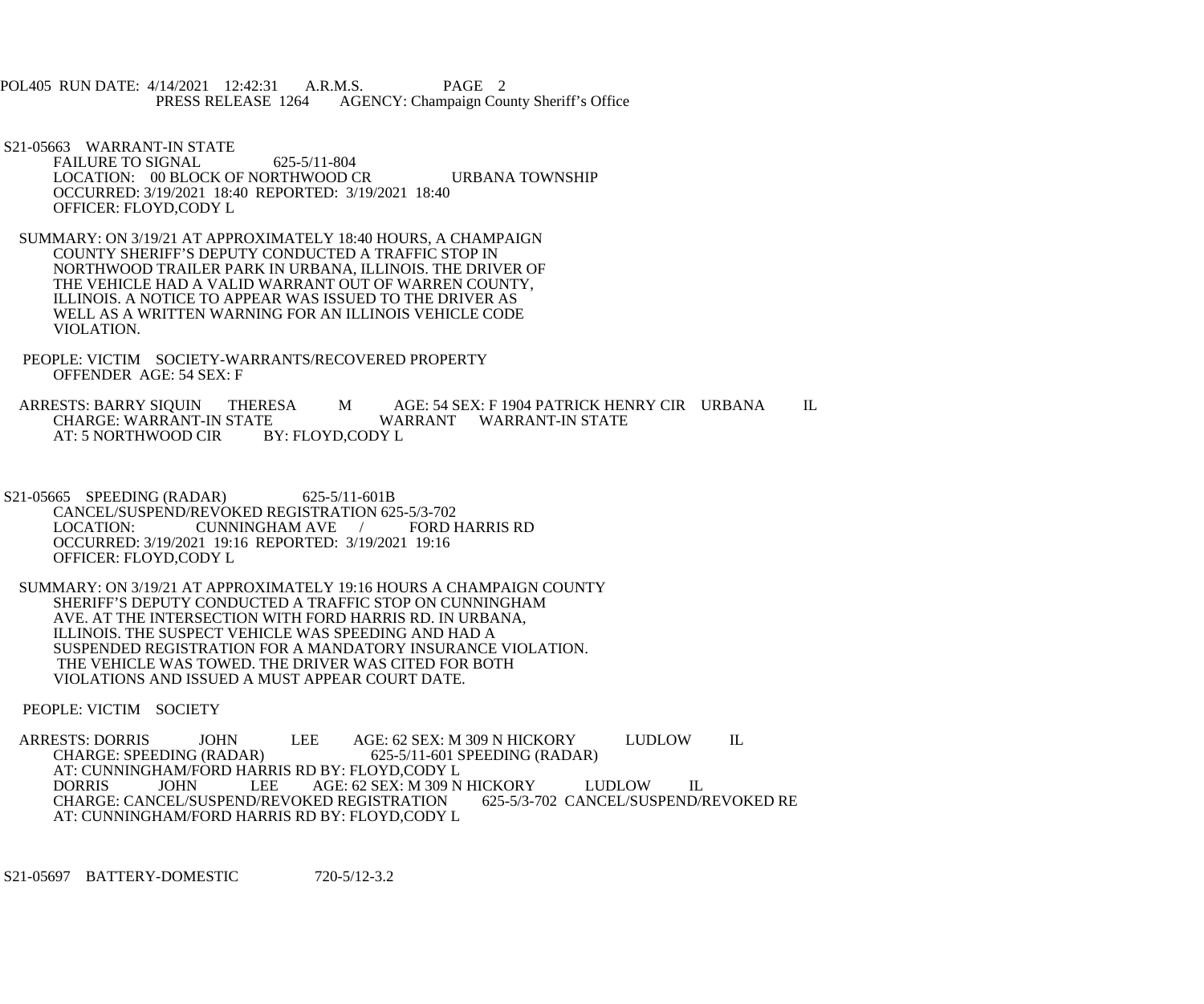POL405 RUN DATE: 4/14/2021 12:42:31 A.R.M.S. PAGE 3<br>PRESS RELEASE 1264 AGENCY: Champaign Cou AGENCY: Champaign County Sheriff's Office RESIST/OBS CORRECT/POLICE/FIRE 720-5/31-1<br>INTERFER W/REPORT DOM VIOLENCE 720-5/12-3.5 INTERFER W/REPORT DOM VIOLENCE 720-5/12-3.5<br>LOCATION: 00 BLOCK OF KENDALL ST MAHOMET TOWNSHIP LOCATION: 00 BLOCK OF KENDALL ST OCCURRED: 3/20/2021 2:28 REPORTED: 3/20/2021 2:28 OFFICER: JAMES, ALEXANDER

 SUMMARY: ON 03/20/21 AT APPROXIMATELY 0229 HOURS, CHAMPAIGN COUNTY DEPUTIES WERE DISPATCHED TO AN ADDRESS IN MAHOMET TOWNSHIP FOR A REPORT OF A DOMESTIC DISPUTE. UPON INVESTIGATION, IT WAS DISCOVERED THAT TWO INVOLVED PARTIES CLAIMED THAT THEY BATTERED EACH OTHER. ONE SUBJECT WAS TAKE TO JAIL, WHILE THE OTHER SUBJECT WAS RELEASED ON SCENE WITH A NOTICE TO APPEAR FORM.

 PEOPLE: VICTIM SOCIETY VICTIM AGE: 27 SEX: F MAHOMET IL<br>VICTIM AGE: 30 SEX: M MAHOMET IL VICTIM AGE: 30 SEX: M MAHOMET OFFENDER AGE: 30 SEX: M

ARRESTS: BANDY ERICA L AGE: 27 SEX: F 430 KENDALL ST MAHOMET IL CHARGE: BATTERY-DOMESTIC 720-5/12-3.2 BATTERY-DOMESTIC CHARGE: BATTERY-DOMESTIC 720-5/12-3.2 BATTERY-DOMESTIC<br>AT: 430 KENDALL ST BY: WELDON. MATTHEW BY: WELDON, MATTHEW

HOYT JOSHUA THOMAS AGE: 30 SEX: M 430 KENDALL ST MAHOMET IL CHARGE: BATTERY-DOMESTIC 720-5/12-3.2 BATTERY-DOMESTIC CHARGE: BATTERY-DOMESTIC 720-5/12-3.2 BATTERY-DOMESTIC<br>AT: 430 KENDALL ST BY: JAMES. ALEXANDER **BY: JAMES, ALEXANDER** HOYT JOSHUA THOMAS AGE: 30 SEX: M 430 KENDALL ST MAHOMET IL CHARGE: RESIST/OBS CORRECT/POLICE/FIRE 720-5/31-1 RESIST/OBS CORRECT/POLICE CHARGE: RESIST/OBS CORRECT/POLICE/FIRE<br>AT: 430 KENDALL ST BY: JAMES, ALEXA **BY: JAMES, ALEXANDER** 

 S21-06902 DRIVING UNDER THE INFL-ALCOHOL 625-5/11-501A2 CONSPIRE FAILURE TO REDUCE SPEED 625-5/11-601A CONSPIRE<br>DRIVING UNDER REVOKED LICENSE 625-5/6-303 DRIVING UNDER REVOKED LICENSE 625-5/6-303<br>OBSTRUCTING JUSTICE 720-5/31-4 CONSPIRE OBSTRUCTING JUSTICE 720-5/31-4 CONSPIRE<br>
LOCATION: 1800 BLOCK OF 1700 N ST JOSEPH TWP LOCATION: 1800 BLOCK OF 1700 N OCCURRED: 4/03/2021 22:20 REPORTED: 4/03/2021 22:21 OFFICER: WELDON, MATTHEW

 SUMMARY: DEPUTIES WERE DISPATCHED TO A ST JOSEPH TOWNSHIP STREET IN REFERENCE TO AN ACCIDENT WITH UNKNOWN INJURIES. UPON ARRIVAL, A VEHICLE WAS OBSERVED ON THE SIDE OF THE ROAD THAT HAD ROLLED OVER AND STRUCK AND KNOCKED OVER A POWER LINE STRUCTURE. NO OCCUPANTS WERE OBSERVED INSIDE THE VEHICLE. TWO SUBJECTS WERE LOCATED SHORTLY AFTER WALKING DOWN THE ROAD FROM THE ACCIDENT. THE TWO SUBJECTS ADMITTED TO BEING IN THE VEHICLE AT THE TIME OF THE ACCIDENT. BOTH OCCUPANTS CHANGED THEIR STATEMENTS SEVERAL TIMES ON WHO THE DRIVER OF THE VEHICLE WAS, BUT ULTIMATELY ENDED UP ACCUSING EACH OTHER OF BEING THE DRIVER. BOTH SUBJECTS